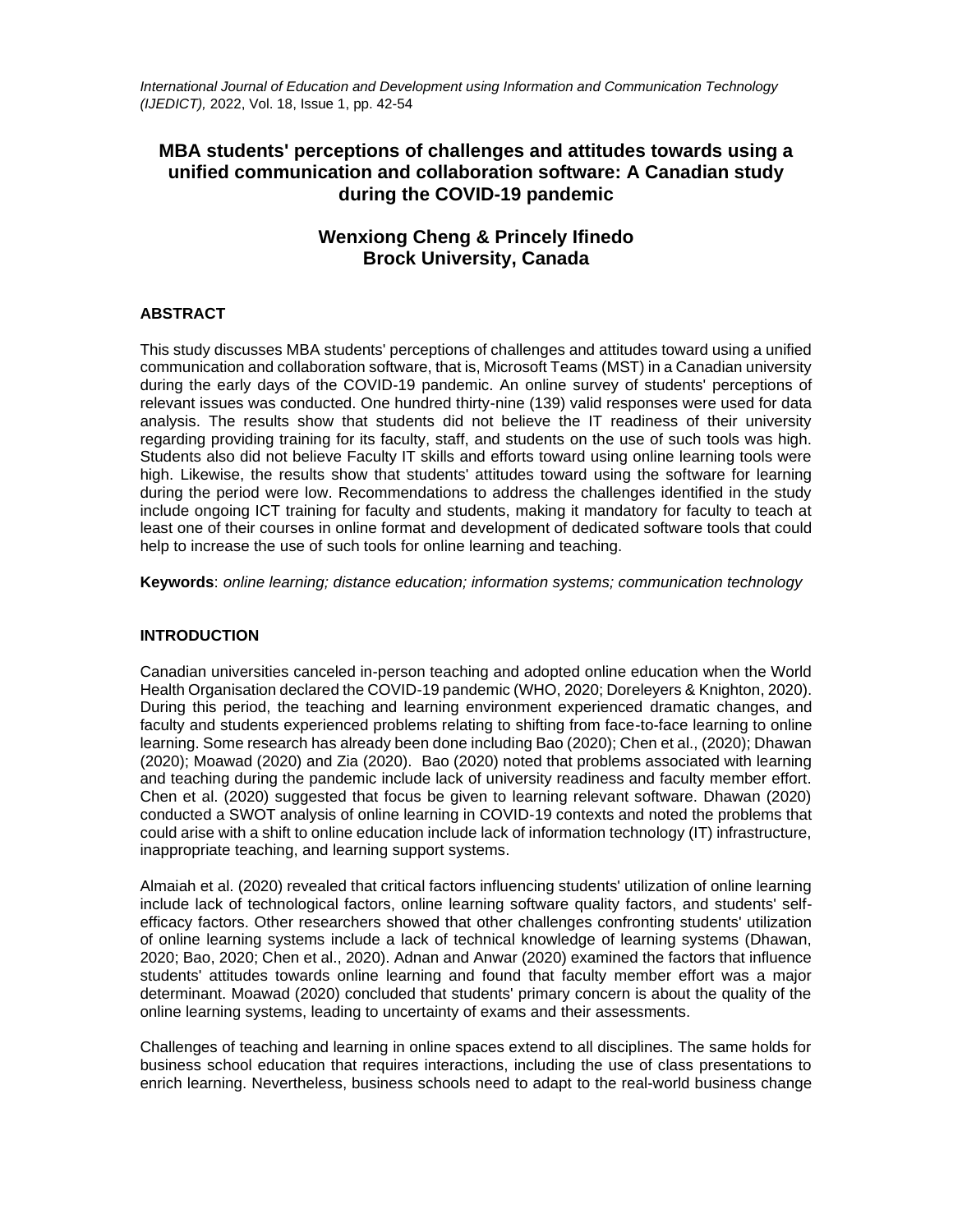caused by the pandemic (Krishnamurthy, 2020; Verma & Gustafsson, 2020). The need for such transformations has led business schools to focus on understanding university readiness during the pandemic (Krishnamurthy, 2020). In that regard, Brammer and Clark (2020) pointed out that communication between students and staff, innovation, and staff adaptability are important factors to focus on in bringing about desired outcomes. Zia (2020) identified factors, including attitude, technology, and training, as determinants of success in online learning among business school students.

Considering the problems posed to teaching and learning by the pandemic, it is pertinent for empirical studies to investigate the challenges and attitudes of students toward using specific information and communication technologies (ICT) to learn in higher educational settings. This current study was designed to enlighten in that aspect by focusing on how MBA students in a Canadian university used an ICT product, universal communication, and collaboration software tool, that is, Microsoft Teams (MST), for learning during the pandemic. The research questions posed by the study are presented as follows:

- 1. What are students' perceptions of the university's IT readiness challenges during the pandemic?
- 2. What challenges do the university's students face as they use the software during the pandemic?
- 3. What are students' attitudes towards using the software during the pandemic?

## **BACKGROUND**

Online learning and teaching have made significant progress in the past few decades (McBrien et al., 2009; Dhawan, 2020). Online learning applications are among the resources students receive from schools and universities to help them enhance knowledge acquisition in educational settings (Salloum et al., 2018). Individuals and companies used some ICT applications before the advent of the COVID-19 pandemic; however, usage of applications such as Zoom was not as pervasive as experienced during the pandemic (Chen et al., 2020). The original design of such platforms was for general use and not necessarily for the purposes of online learning. Such software was not designed with specific functions for real-time online learning, such as replaying a live course or zooming in parts of a screen during course demonstrations. The availability of such features can help students keep up with the pace of teaching and learning.

With the sudden pervasive demand for ICT-enabled technologies, many new functions have continuously been added to such applications making them more complicated to use. However, software complexity can negatively impact students' attitudes and utilization (Chang et al., 2017; Freeze et al., 2010). Prior research has focused on student engagement with various technologies, such as, Web-conferencing, blogs, and wikis in online environments (Schindler et al., 2017; Ifinedo & Usoro, 2016; Ifinedo, 2018). Few have investigated the use of unified communication and collaboration software, such as MST and Zoom. Unified communications and collaboration systems comprise a collection of applications or solutions such as audio, visual, text, and chat that are put together to facilitate smooth and secure connections for near real-time collaboration. This study is designed to contribute to the literature by investigating the challenges and attitudes of MBA students in a Canadian university relating to the use of MST. The software was adopted for online learning and teaching in the university during the pandemic.

As previously indicated, the relevant literature shows that factors such as university readiness, faculty member effort, lack of technical support, IT skills of faculty, IT skills of students, and attitude influence student use of the technologies used for online education (Schindler et al., 2017; Ifinedo, 2018; Almaiah & Alyoussef, 2019; Freeze et al., 2010; Bao, 2020, Chen et al., 2020; Zia, 2020).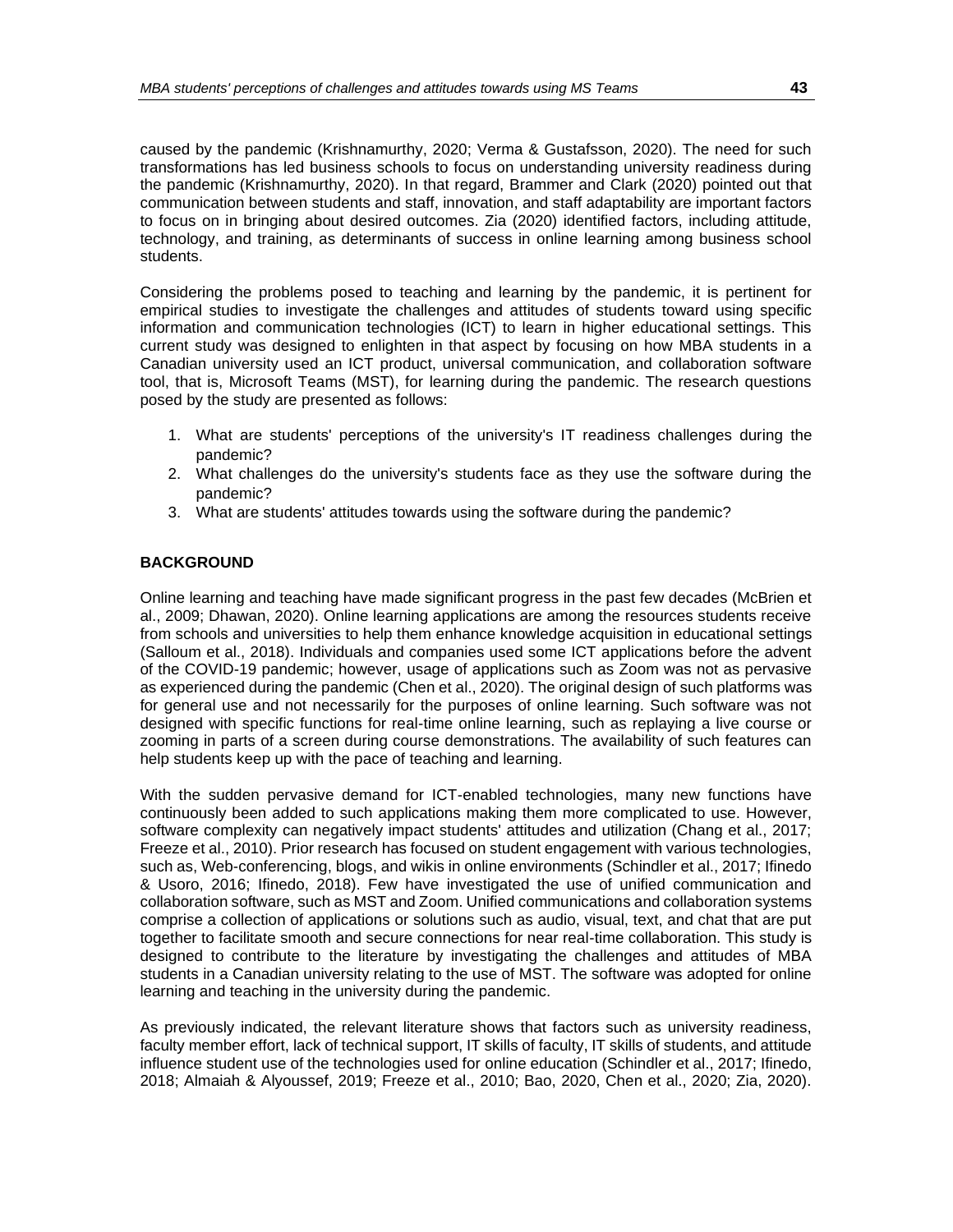More specifically, Internet speed (Demuyakor, 2020), students' technical skills, and easy access to support (Al-Araibi et al., 2019) are common challenges students face in online learning and teaching environments. Instructors' effort and support provided to students impact online learning effectiveness (Almaiah & Alyoussef, 2019; Almaiah et al., 2020). The method of instructors' teaching for online courses influences students' attention (Zhang et al., 2004; Freeze et al., 2010; Bao, 2020). Instructors' IT skills are essential for university readiness in an online teaching environment (Almaiah & Alyoussef, 2019; Almaiah et al., 2020). Similarly, access to hardware, such as a computer, laptop, or the Internet, could be burdensome to some students (Adnan & Anwar, 2020; Tiwari 2020).

Students with more opportunities for interaction with their instructors during the pandemic, reported higher learning outcomes (Chen et al., 2020) and students' attitudes positively influence software usage in general (Britt, 2006; Bao, 2020). A lack of interaction with instructors and peers negatively affected students' attitudes toward ICT usage in online environments (Welsh et al., 2003; Adnan & Anwar, 2020). In general, ICT infrastructure plays a critical role in delivering information in online learning and teaching environments (Ayebi-Arthur, 2017; Dhawan, 2020; Adnan & Anwar, 2020). As such, relevant training for both students and instructors on using learning applications is considered beneficial (Schindler et al., 2017). Overall, the IT readiness of schools matter for the successful implementation of technologies (Chen et al., 2020). The foregoing factors will be explored in this study.

# **RESEARCH METHODS**

## **Procedure**

Following closure of the university in March 2020 approval was sought from the Research Ethics Board to conduct an online survey using Qualtrics. Participation was sought from students enrolled in MBA programmes in a Canadian university. Teaching and learning shifted from physical classrooms to online delivery by mid-March 2020 and the MBA students were required to use MST as their online learning software.

In developing the questionnaire for the study, the authors consulted past studies in the area to determine the constructs of relevance to the study. A pilot study of the initial questionnaire was pretested by three (3) faculty members and fifteen (15) students. Feedback received from these participants was used to improve the final questionnaire administered. The factors (and their sources) considered relevant for the study were: IT Skills of Faculty (Britt, 2006; Almaiah & Alyoussef, 2019), Faculty Member Effort (Teo & Wong, 2013), Lack of Technical Support (Teo & Wong, 2013), IT Skills of Student (Chung et al., 2020; Zia, 2020), and Attitude (Ifinedo, 2018). We self-developed three measures related to University Readiness, which indicates the level of preparedness of the university's students, faculty, and staff for online teaching and learning. The final questionnaire administered used a seven-point Likert-type scale ranging from strongly disagree (1) to strongly agree (7). The mid-value on the scale is 4.

# **Participants**

Invitations were sent to MBA students, and they were directed to complete the survey hosted on Qualtrics. Participation in the survey was voluntary, and no incentives were offered to cause any biases in the data. The questionnaire's webpage was sent to an MBA coordinator who forwarded it to the MBA students' mailing lists. Given that the records showed 729 MBA students were registered during the research study period (Brock University Report, 2020-2021), we believe all of them received the invitation. However, data were collected from one hundred and fifty-three (153) respondents representing an effective response rate of 20.98%. We followed the recommendation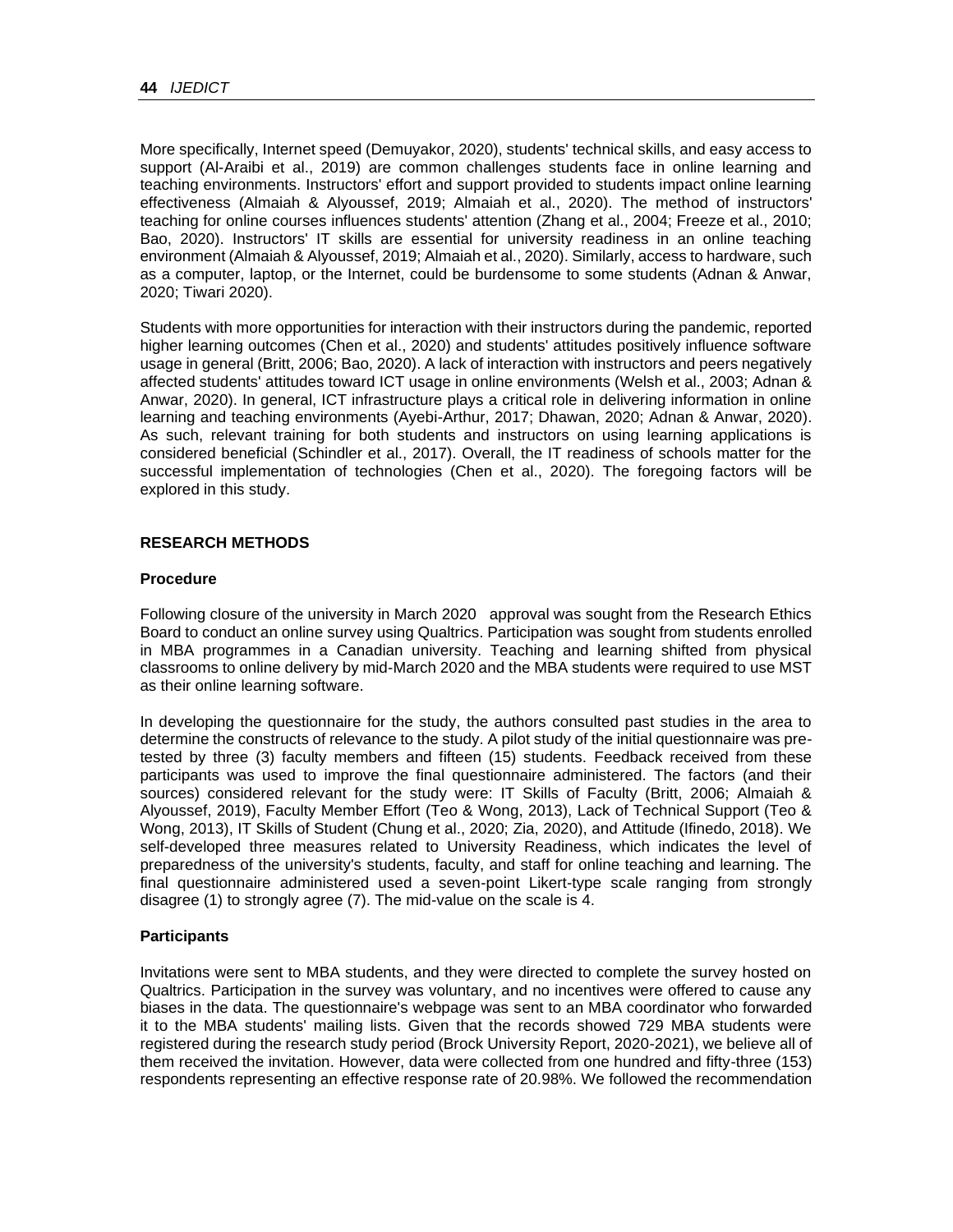that Iacobucci and Churchill (2010) provided by splitting the data into two halves (that is, early responses and late responses) to check if non-response bias existed for the data. The result of a Chi-square (χ2) test significant at 0.5 level suggested that non-response bias was not a problem for this study's data. After deleting responses that were not adequately completed, such as those with many missing data and zero variance in choices (monotone pattern), the study was left with 139 valid responses, which we used for data analysis.

## **RESULTS**

## **Demographic characteristics of the participants**

Table 1 presents the demographic characteristics of the participants. 38.13% of the participants were males, and 61.15% were females. 44.60% were aged between 21 and 25 years, 25.18% were between 26 and 30 years, 12.95% were between 31 and 35 years, and 11.51% were above 36 years. Most of the participants were in their second year of study (63.31%), and many were based inside Canada (80.58%). The university's MBA program is a two-year program and any students in their third year might have extended their programme for one reason or another. The distribution of gender in our study is consistent with reports from the university indicating there were more females in the MBA programs during the research study period (Brock University Report, 2020- 2021). Also, evidence suggests that females seem to want to participate in research studies more than males (Kwak & Radler, 2002; Saxon et al., 2003). The distribution of the MBA concentrations shows that 32.37% of the participants were enrolled in the General MBA, 21.58% were in Business Analytics, 12.23% in Finance, 5.76% in Accounting, 4.32% in HR, 3.60% in Marketing, 2.88% in Operations Management, 2.16% in Public health, 0.72% in Economics, and 14.39% did not indicate their concentrations. The data collected on enrollment was consistent with information gleaned from the university, suggesting that the three popular concentrations are the General MBA, Business Analytics, and Finance (Brock University Report, 2020-2021). Given that the MBA program is residential, many of the students were still in the country during the early days of the pandemic.

| <b>Measure</b>       | Category                     | <b>Number</b> | <b>Percent</b> |
|----------------------|------------------------------|---------------|----------------|
| <b>Concentration</b> | General MBA                  | 45            | 32.37          |
|                      | <b>Business Analytics</b>    | 30            | 21.58          |
|                      | Marketing                    | 5             | 3.60           |
|                      | Finance                      | 17            | 12.23          |
|                      | Economics                    |               | 0.72           |
|                      | Accounting                   | 8             | 5.76           |
|                      | Human Resources              | 6             | 4.32           |
|                      | <b>Public Health</b>         | 3             | 2.16           |
|                      | <b>Operations Management</b> | 4             | 2.88           |
|                      | Missing                      | 20            | 14.39          |
| <b>Year of Study</b> |                              | 39            | 28.06          |
|                      | $\overline{2}$               | 88            | 63.31          |
|                      | 3                            | 4             | 2.88           |
|                      | Other                        | 8             | 5.76           |
| Location             | Inside in the Country        | 112           | 80.58          |
|                      | Outside the Country          | 24            | 17.27          |
|                      | Missing                      | 3             | 2.16           |
| Gender               | Female                       | 85            | 61.15          |
|                      | Male                         | 53            | 38.13          |

#### *Table 1: Participants' demographic profile*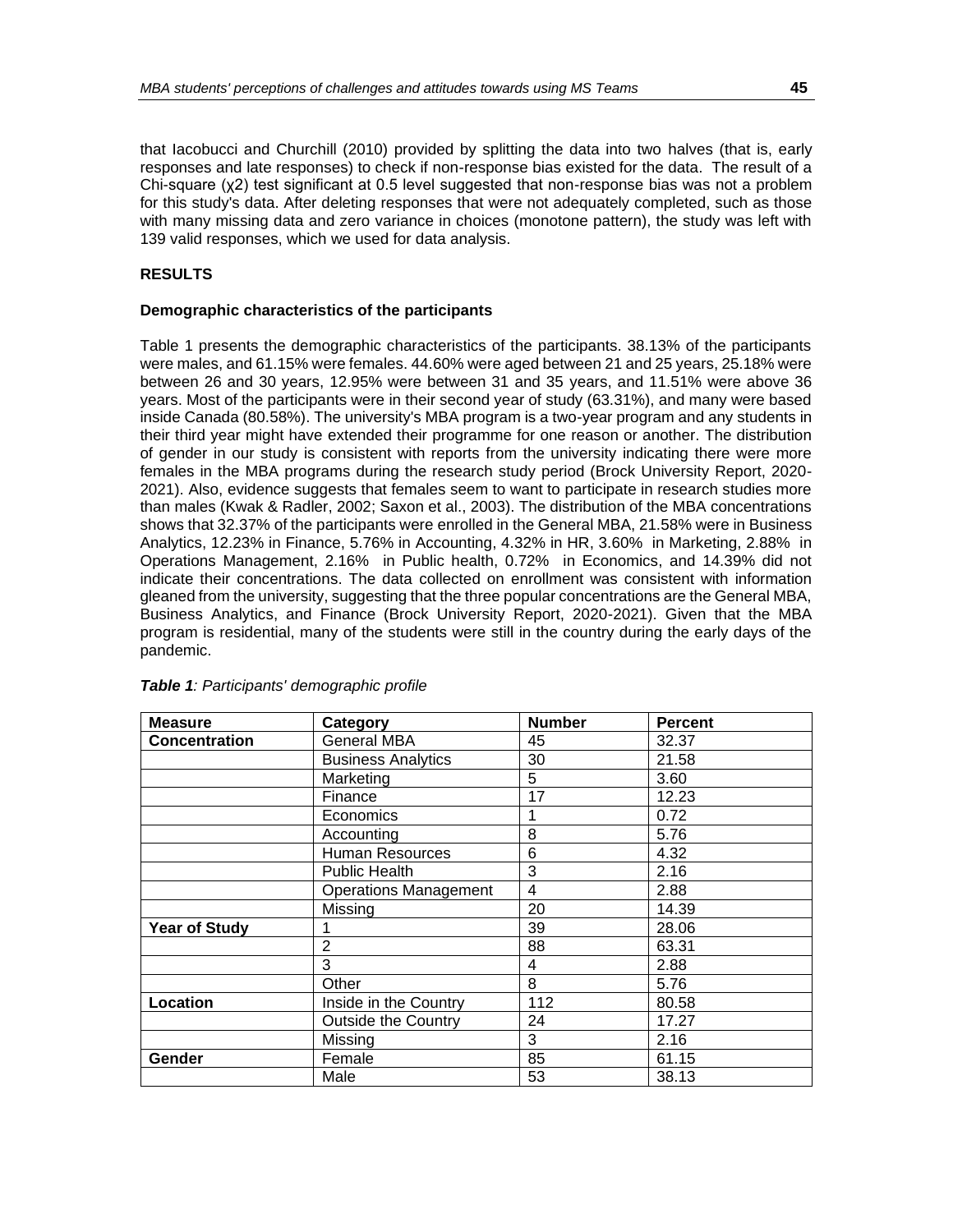|     | Missing      |    | 0.72  |  |
|-----|--------------|----|-------|--|
| Age | Less than 20 |    | 5.76  |  |
|     | 21-25        | 62 | 44.60 |  |
|     | 26-30        | 35 | 25.18 |  |
|     | $31 - 35$    | 18 | 12.95 |  |
|     | Above 36     | 16 | 11.51 |  |

#### **Internal reliability of the scales**

It is recommended that item validity be assessed when multiple measuring items are used to represent a construct (Hair et al., 2011). Table 2 shows the Cronbach alpha values of each of the main constructs used for the study. Values of 0.7 or greater are regarded as good reliability of measurements (Hair et al., 2011). As shown in Table 2, all the Cronbach alpha values are at or above 0.7, indicating that the scale had satisfactory reliability.

| <b>Construct</b>                 | <b>Cronbach Alpha</b> |
|----------------------------------|-----------------------|
| <b>University Readiness</b>      | 0.82                  |
| <b>Faculty Member Effort</b>     | 0.80                  |
| <b>Lack of Technical Support</b> | 0.70                  |
| <b>IT Skills of Faculty</b>      | 0.92                  |
| <b>IT Skills of Students</b>     | 0.82                  |
| Attitude                         | 0.89                  |

#### **Descriptive statistics of individual items**

Table 3 shows the descriptive statistics of the items used for the study's constructs. The sources of the items are indicated as well, while Table 4 provides details on proportions (percentages) of the responses for which respondents indicated disagreement (1 to 3 on the scale), neutrality (4), agreement (5 to 7 on the scale) along with the relevant items.

|  | Table 3: The questionnaire's items and their descriptive statistics |  |  |  |
|--|---------------------------------------------------------------------|--|--|--|
|--|---------------------------------------------------------------------|--|--|--|

| <b>Construct</b>               | Item no.         | Item description                                                                   | <b>Mean</b> | <b>Standard</b><br>deviation | <b>Item</b><br><b>Source</b> |
|--------------------------------|------------------|------------------------------------------------------------------------------------|-------------|------------------------------|------------------------------|
|                                | URD <sub>2</sub> | Professors at my university are<br>trained in online teaching.                     | 3.46        | 1.25                         | Self-<br>created             |
| University<br><b>Readiness</b> | URD <sub>3</sub> | Students at my university<br>received instructions for online<br>learning.         | 3.07        | 1.33                         | Self-<br>created             |
|                                | URD4             | Staff at my university received<br>training on online teaching and<br>learning.    | 3.41        | 1.43                         | Self-<br>created             |
| <b>IT Skills of</b>            | ITSOF1           | I don't believe my professors<br>are very familiar with using MST<br>for teaching. | 3.57        | 1.58                         | Britt (2006)                 |
| Faculty                        | ITSOF2           | I don't believe my professors<br>have adequate IT experience                       | 3.68        | 1.61                         | Self-<br>created             |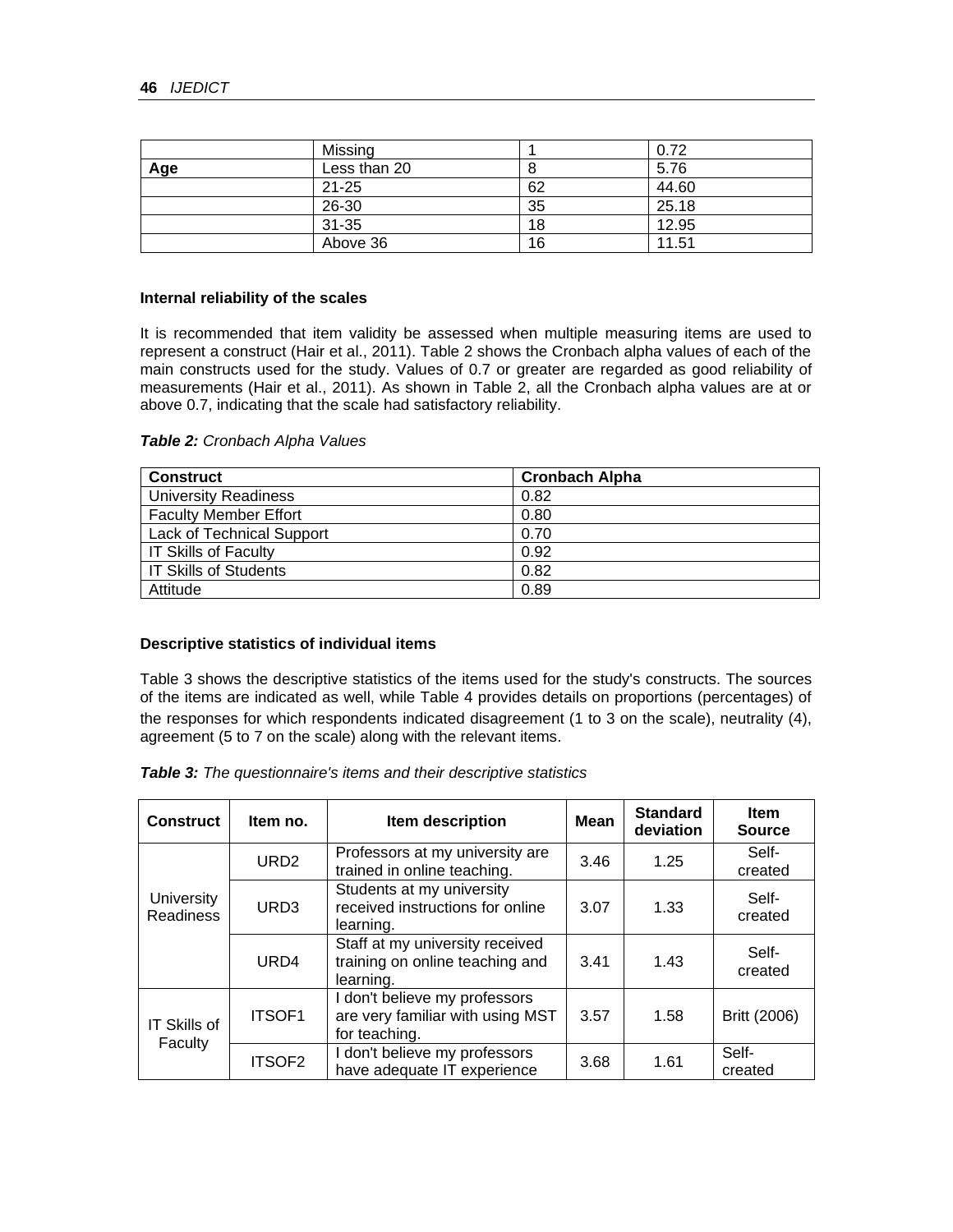|                                        |                   | needed to use MST for<br>teaching.                                                                   |      |      |                                  |
|----------------------------------------|-------------------|------------------------------------------------------------------------------------------------------|------|------|----------------------------------|
|                                        | ITSOF3            | I don't believe my professors<br>have adequate MST usage<br>experience.                              | 3.66 | 1.66 | Almaiah &<br>Alyoussef<br>(2019) |
|                                        | ITSOF4            | I don't believe my professors<br>have adequate computer<br>experience.                               | 4.14 | 1.67 | Almaiah &<br>Alyoussef<br>(2019) |
|                                        | FME <sub>1</sub>  | My professors are focused on<br>helping me to use MST.                                               | 3.50 | 1.41 | Teo &<br>Wong<br>(2013)          |
| Faculty<br>Member<br>Effort            | FME <sub>2</sub>  | My professors are accessible<br>when I needed to consult them<br>about MST.                          | 3.10 | 1.35 | Teo &<br>Wong<br>(2013)          |
|                                        | FME3              | My professors are patient when<br>they interact with me about<br>using MST to learn.                 | 2.78 | 1.28 | Teo &<br>Wong<br>(2013)          |
| Lack of<br>Technical<br>Support        | LOTS2             | When I need help while using<br>MST, I know where to seek<br>assistance.                             | 3.71 | 1.71 | Teo &<br>Wong<br>(2013)          |
|                                        | LOTS4             | My university provides<br>adequate technical support to<br>me when using MST for online<br>learning. | 3.62 | 1.28 | Self-<br>created                 |
|                                        | ITSOS1            | I am familiar with the Internet.                                                                     | 2.01 | 1.13 | Zia (2020)                       |
| <b>IT Skills of</b><br><b>Students</b> | ITSOS2            | I am familiar with studying<br>online.                                                               | 2.57 | 1.36 | Zia (2020)                       |
|                                        | <b>ITSOS3</b>     | I feel confident in performing<br>basic functions of MST.                                            | 2.17 | 1.23 | Chung et<br>al. (2020)           |
|                                        | ATIT <sub>1</sub> | Using MST to learn is good.                                                                          | 2.87 | 1.37 | Self-<br>created                 |
| Attitude                               | ATIT <sub>2</sub> | I like the idea of using MST for<br>learning.                                                        | 3.15 | 1.60 | Ifinedo<br>(2018)                |
|                                        | ATIT <sub>3</sub> | Using MST for learning is<br>pleasant.                                                               | 3.57 | 1.53 | Ifinedo<br>(2018)                |
|                                        | ATIT4             | Using MST for learning is a<br>wise idea.                                                            | 3.30 | 1.46 | Ifinedo<br>(2018)                |

*Table 4: Breakdown of responses in percentages*

| <b>Construct</b> | <b>Item</b><br>no. | Item description                                                              | <b>Disagreement</b> | <b>Neutral</b> | <b>Agreement</b> |
|------------------|--------------------|-------------------------------------------------------------------------------|---------------------|----------------|------------------|
| University       | URD <sub>2</sub>   | Professors at my<br>university are trained in<br>online teaching.             | 48%                 | 35%            | 17%              |
| <b>Readiness</b> | URD3               | Students at my<br>university received<br>instructions for online<br>learning. | 63%                 | 24%            | 13%              |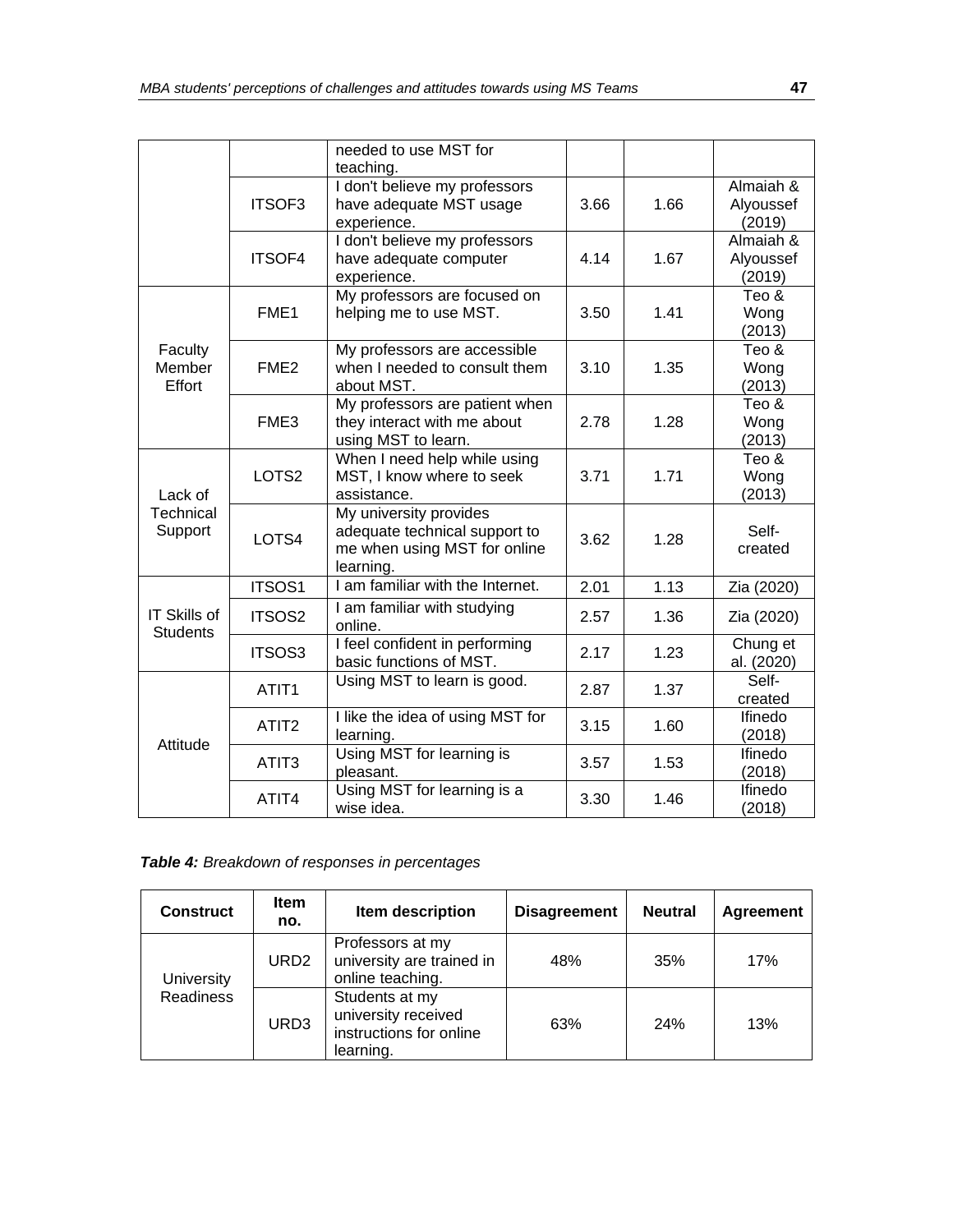|                                                                                                                              | URD4                                                                                                                                                                                                                                                                                                                                                                                                                                                                                                                                                                                                                                                                             | Staff at my university<br>received training on<br>online teaching and                                 | 47% | 36%                                                         | 17% |
|------------------------------------------------------------------------------------------------------------------------------|----------------------------------------------------------------------------------------------------------------------------------------------------------------------------------------------------------------------------------------------------------------------------------------------------------------------------------------------------------------------------------------------------------------------------------------------------------------------------------------------------------------------------------------------------------------------------------------------------------------------------------------------------------------------------------|-------------------------------------------------------------------------------------------------------|-----|-------------------------------------------------------------|-----|
|                                                                                                                              | ITSOF1                                                                                                                                                                                                                                                                                                                                                                                                                                                                                                                                                                                                                                                                           | I don't believe my<br>professors are very<br>familiar with using MST<br>for teaching.                 | 54% | 18%                                                         | 27% |
| IT Skills of<br>Faculty<br>Faculty<br>Member<br>Effort<br>Lack of<br>Technical<br>Support<br>IT Skills of<br><b>Students</b> | ITSOF <sub>2</sub>                                                                                                                                                                                                                                                                                                                                                                                                                                                                                                                                                                                                                                                               | I don't believe my<br>professors have<br>adequate IT experience<br>needed to use MST for<br>teaching. | 49% | 22%                                                         | 29% |
|                                                                                                                              | ITSOF3                                                                                                                                                                                                                                                                                                                                                                                                                                                                                                                                                                                                                                                                           | I don't believe my<br>professors have<br>adequate MST usage<br>experience.                            | 52% | 18%<br>24%<br>32%<br>32%<br>24%<br>23%<br>46%<br>12%<br>15% | 30% |
| <b>ITSOF4</b><br>FME1<br>FME <sub>2</sub>                                                                                    | I don't believe my<br>professors have<br>adequate computer<br>experience.                                                                                                                                                                                                                                                                                                                                                                                                                                                                                                                                                                                                        | 37%                                                                                                   |     | 39%                                                         |     |
|                                                                                                                              |                                                                                                                                                                                                                                                                                                                                                                                                                                                                                                                                                                                                                                                                                  | My professors are<br>focused on helping me<br>to use MST.                                             | 48% |                                                             | 20% |
|                                                                                                                              |                                                                                                                                                                                                                                                                                                                                                                                                                                                                                                                                                                                                                                                                                  | My professors are<br>accessible when I<br>needed to consult them<br>about MST.                        | 57% |                                                             | 11% |
|                                                                                                                              | learning.<br>My professors are<br>patient when they<br>FME3<br>68%<br>interact with me about<br>using MST to learn.<br>When I need help while<br>using MST, I know<br>LOTS2<br>45%<br>where to seek<br>assistance.<br>My university provides<br>adequate technical<br>36%<br>LOTS4<br>support to me when<br>using MST for online<br>learning.<br>I am familiar with the<br>ITSOS1<br>86%<br>Internet.<br>I am familiar with<br>ITSOS2<br>76%<br>studying online.<br>I feel confident in<br>ITSOS3<br>performing basic<br>83%<br>functions of MST.<br>Using MST to learn is<br>ATIT1<br>66%<br>good.<br>I like the idea of using<br>ATIT <sub>2</sub><br>61%<br>MST for learning. |                                                                                                       | 8%  |                                                             |     |
|                                                                                                                              |                                                                                                                                                                                                                                                                                                                                                                                                                                                                                                                                                                                                                                                                                  |                                                                                                       |     |                                                             | 32% |
|                                                                                                                              |                                                                                                                                                                                                                                                                                                                                                                                                                                                                                                                                                                                                                                                                                  |                                                                                                       |     |                                                             | 18% |
|                                                                                                                              |                                                                                                                                                                                                                                                                                                                                                                                                                                                                                                                                                                                                                                                                                  |                                                                                                       |     |                                                             | 3%  |
|                                                                                                                              |                                                                                                                                                                                                                                                                                                                                                                                                                                                                                                                                                                                                                                                                                  |                                                                                                       |     |                                                             | 9%  |
|                                                                                                                              |                                                                                                                                                                                                                                                                                                                                                                                                                                                                                                                                                                                                                                                                                  |                                                                                                       |     | 11%                                                         | 6%  |
|                                                                                                                              |                                                                                                                                                                                                                                                                                                                                                                                                                                                                                                                                                                                                                                                                                  |                                                                                                       |     | 20%                                                         | 14% |
| Attitude                                                                                                                     |                                                                                                                                                                                                                                                                                                                                                                                                                                                                                                                                                                                                                                                                                  |                                                                                                       |     | 18%                                                         | 21% |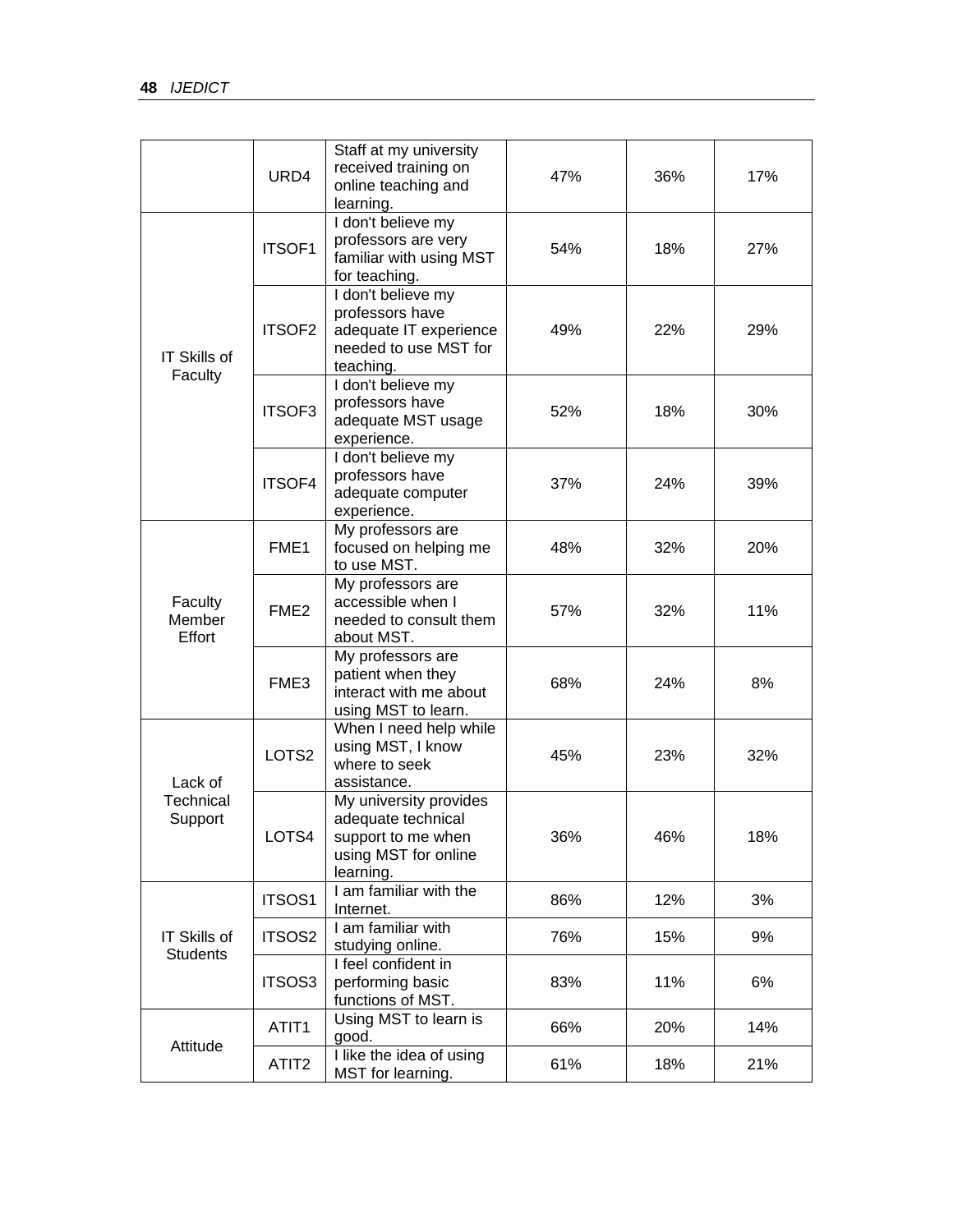|  | ATIT <sub>3</sub> | Using MST for learning<br>is pleasant.    | 45% | <b>27%</b> | 28% |
|--|-------------------|-------------------------------------------|-----|------------|-----|
|  | ATIT4             | Using MST for learning<br>is a wise idea. | 55% | 25%        | 20% |

#### **FINDINGS**

**Research Question One**: What are students' perceptions of the IT readiness challenges facing the university during the pandemic?

For University Readiness (Table 3), the mean of "Professors at my university are trained on online teaching." is 3.46. The mean score of "Staff at my university received training on online teaching and learning." is 3.41, and the mean score of "Students at my university received instructions for online learning" is 3.07. The middle-value in the questionnaire is 4, and as shown in the table, all the means are slightly below the middle-value, which suggests that the participants do not believe that professors, staff, and students in the research setting are well trained for online teaching and learning. Table 4 shows the percentage of students who disagree with the statements are more than those who agree with them, with about a third indicating neutrality.

For the construct of IT Skills of Faculty, Table 4 shows that about a third of the students agree that their professors do not have adequate IT and computer experience that is needed to use MST for teaching while about half believe their professors have sufficient IT skills to use MST for teaching. About 20% of them maintain neutrality.

Regarding the construct of Faculty Member Effort, the means of "My professors are focused on helping me to use MST" and "My professors are accessible when I needed to consult them about MST" are 3.50 and 3.10, respectively. These mean scores are below the mid-value on the questionnaire, indicating that students do not believe that their professors are easily accessible when help is needed with using MST for their learning. The item "My professors are patient when they interact with me about using MST to learn" is 2.78, below the mid-value of 4 on the Likert scale. This result indicates that professors in the research setting might not have been patient enough when students sought assistance with using MST during the pandemic. Table 4 elucidates the findings as it shows that about 60% of the students did not believe they received adequate support from their professors when using MST. About a third of them maintain neutrality, while less than 20% of them held positive perceptions of the assistance received from their professors.

**Research Question Two**: What challenges do the university's students face as they use the software during the pandemic?

For the construct of Lack of Technical Support, the mean score of "When I need help while using MST, I know where to seek assistance" and "My university provides adequate technical support to me when using MST for online learning" are 3.71 and 3.62, respectively. These mean scores are below the questionnaires' mid-value, indicating that students in the sample do not know where to seek assistance for use of the tool. For the construct of IT Skills of students, the mean scores of "I am familiar with the Internet", "I am familiar with studying online," and "I feel confident in performing basic functions of MST" are 2.01, 2.57, and 2.17, respectively. All the mean scores are below the questionnaire mid-value of 4, suggesting that students in the sample are not familiar with online learning and using MST for such a purpose. Table 4 shows that 45% of the students do not know where to get help when using MST for learning, a third of them indicate having knowledge, while about 20% are neutral.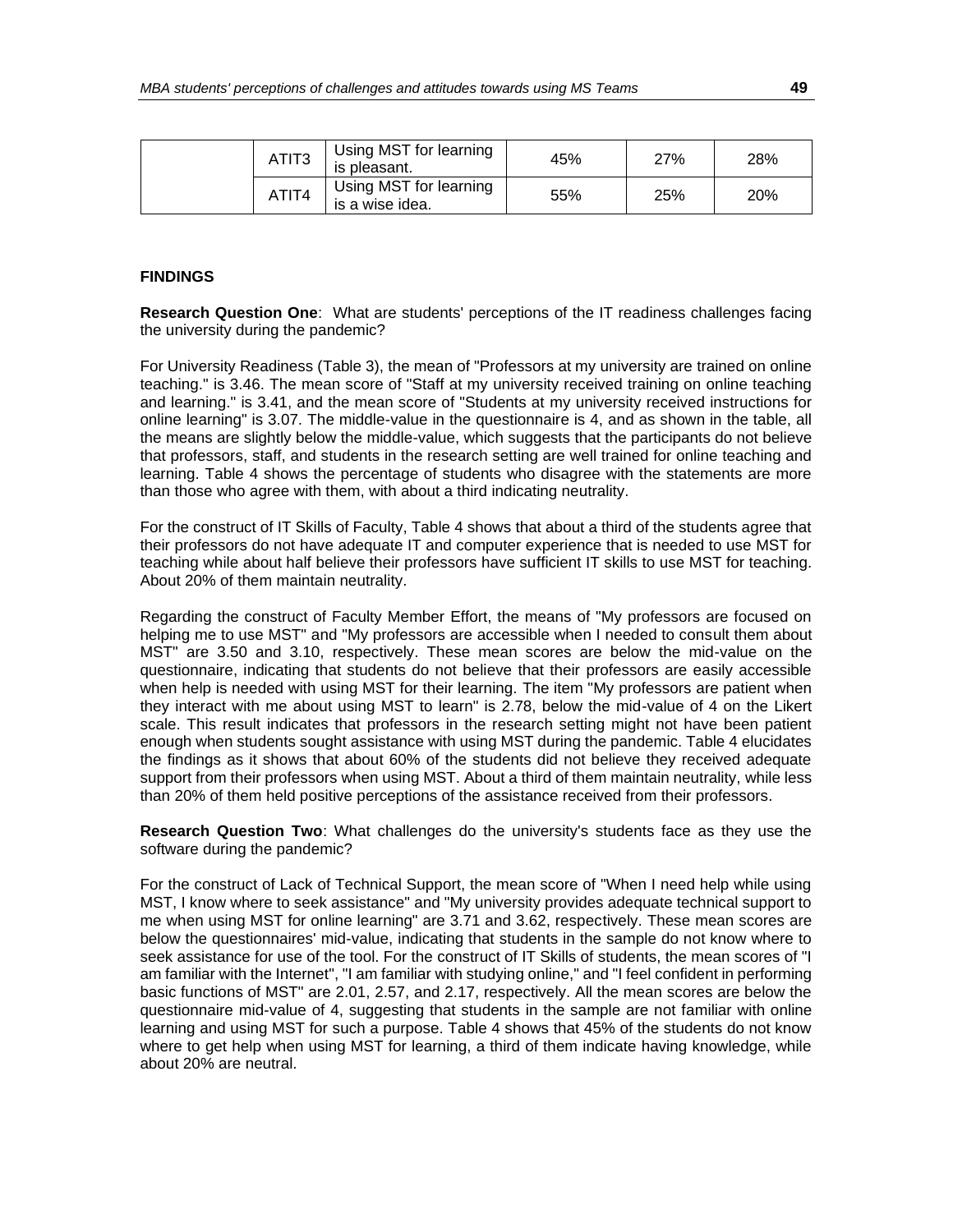Furthermore, 36% of the participating students did not believe the university provided adequate technical support when using MST for online learning. Almost half of them have a neutral view of the technical support received, while 20% indicated they believe the university offers them technical support. About 80% of the students stated familiarity with the Internet, how to use such a resource for learning, and were confident in performing basic functions of MST. About 10% indicated they did not possess IT skills, and another 10% hold an indifferent view.

**Research Question Three**: What are students' attitudes towards using the software during the pandemic?

Concerning the construct of Attitude, the mean scores of "Using MST to learn is good," "I like the idea of using MST for learning," "Using MST for learning is pleasant," and "Using MST for learning is a wise idea." are 2.87, 3.15, 3.57, and 3.30, respectively. All the mean scores are below the midvalue of 4 on the questionnaire. Moreover, Table 4 shows that about 60% of the students in the sample did not have a positive attitude toward using MST to learn during the period, about 20% of them had positive attitudes toward using MST to learn, and another 20% held an indifferent opinion on the matter.

## **DISCUSSION and RECOMMENDATIONS**

Based on the findings noted, some answers are provided for the three research questions asked in the study. The first question sought to know the IT readiness of the university in terms of teaching and learning online during the pandemic. Challenges relating to the training of professors, staff, and students were highlighted in the study's findings. In that aspect, our findings agree with prior observations highlighting the lack of IT training and familiarity with the software used by professors to deliver online courses as important determinants to success (Almaiah & Alyoussef, 2019; Al-Araibi et al., 2019; Almaiah et al., 2020). We lend credence to prior findings suggesting that faculty effort and professors' interaction with students are worthy of attention when using technologies for learning, especially during a period such as a pandemic (Zhang et al., 2004; Freeze et al., 2010; Teo & Wong, 2013; Bao, 2020; Chen et al., 2020).

Our study adds to the body of knowledge discussing the perception of university students' challenges when they use new software for learning as has occurred during the COVID-19 pandemic. We showed that a lack of technical support from universities is one of the hindrances students face while learning online during the pandemic period. Our results mirror findings reported by Almaiah et al. (2020). Another concern students face is a lack of required IT knowledge of online learning tools or software. Our findings support previous studies that suggest inadequate IT skills negatively impacts learning in online environments (Abdullah & Ward, 2016). We found that students' attitudes toward using MST to learn during the COVID-19 pandemic appears to be unfavorable. It is possible that the sudden change from face-to-face to online learning was stressful for students.

#### **Limitations of the study and future research avenues**

There are limitations to this study. The findings are limited to responses from students enrolled in a single programme at a university in Canada. Thus, the conclusions discussed should not be generalized to all programmes in the university and for the country. Future studies could include the viewpoints of students from different programmes in the university or elsewhere to improve generalizability. While the study's findings help understand perceptions of challenges and attitudes of students towards the use of a unified communication and collaboration software during the COVID-19 pandemic in a programme at one university, it is not suggested that our study identified all potential issues in the research setting. Indeed, other factors, such as self-efficacy and perceived fit or compatibility that could influence students' perceptions, were not discussed herein. This study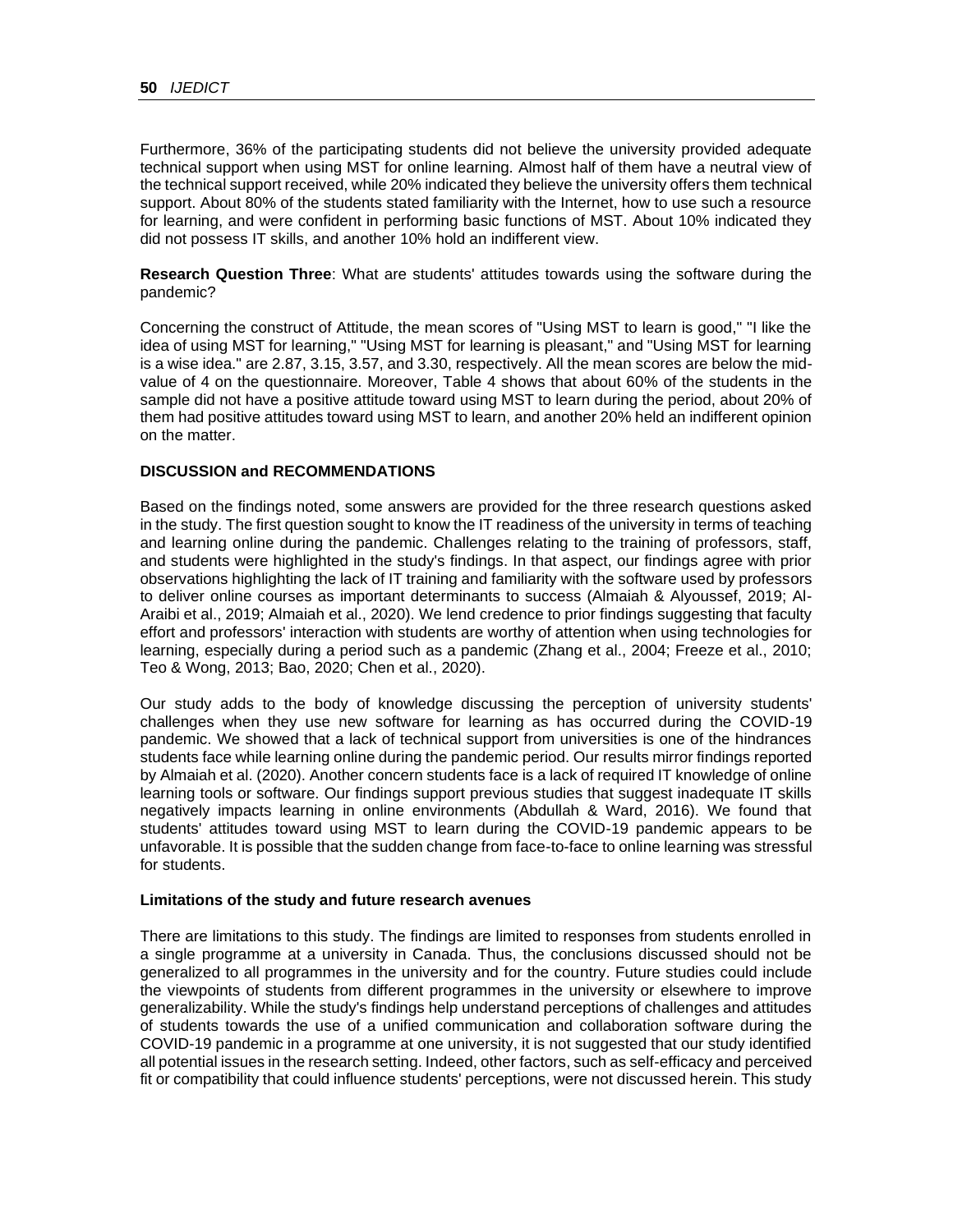did not use advanced statistical methods such as the structural equation modeling technique; and there is potential for future studies to use multivariate data analysis methods to test the relationships among identified constructs. Comparative analysis of results obtained from other programmes and regions of the country could be carried out to enrich perspectives.

### **RECOMMENDATIONS**

The results of this study permit recommendations regarding using online tools such as MST to support online education during periods such as a pandemic. Challenges observed during the implementation of e-learning systems in higher education settings are already high in regular times (Ifinedo, 2005; Chang et al., 2017); but realities during a pandemic such as COVID-19 are even higher. University IT administrators should strive to provide professional IT training to faculty, staff, and students on using such a tool for learning. Faculty member efforts aligning teaching goals and students' needs in online environments could be proactively encouraged. Our results suggest a need for faculty to exert more helping effort toward students' learning needs in periods where sudden changes to teaching and learning are introduced. Forced by the ongoing COVID-19 pandemic, online learning/teaching might become a viable option for many university programmes. Universities could commit more resources to build more robust IT facilities and platforms to accommodate increasing needs for online learning/teaching in the future.

University IT administrators could better prepare faculty for sudden changes in the learning environment resulting from unplanned circumstances as a pandemic by making it mandatory for faculty to teach at least one of their courses in online formats. Such an effort, if possible, will ensure knowledge of how to use resources such as MST is maintained over time instead of waiting for usage during uncertain times. The need exists to train professors to become familiar with online teaching platforms. Similarly, students could be provided basic training on popular online learning tools or resources such as MST periodically as no one knows when the next pandemic or natural hazard event will occur. More resources could be dedicated for students indicating low IT skills and IT support services in the university could be tasked to offer extra training for such students.

To improve students' attitudes toward MST and similar software, developers of such tools could continue to create easy-to-use applications, especially those focusing on improving teaching and learning in virtual environments. Developing a dedicated online learning and teaching software tool instead of general communication and collaboration software might increase the attractiveness of such tools for online learning and teaching. A well-designed unified communication and collaboration software tool could include valuable functions, such as real-time replay, pause, and features that can zoom on parts of the screen to make it more suitable for online learning and teaching. We suggest that simplified versions of MST software could be produced in game app formats for students to use. Familiarity with the usage of such apps could positively impact students' attitudes toward the main software. In periods where face-to-face interactions are impractical, faculty could espouse the advantages of such tools to students to help cultivate favorable perceptions among them.

# **REFERENCES**

Abdullah, F., & Ward, R. (2016). Developing a General Extended Technology Acceptance Model for E-Learning (GETAMEL) by analysing commonly used external factors. *Computers in Human Behavior*, vol. 56, pp. 238-256.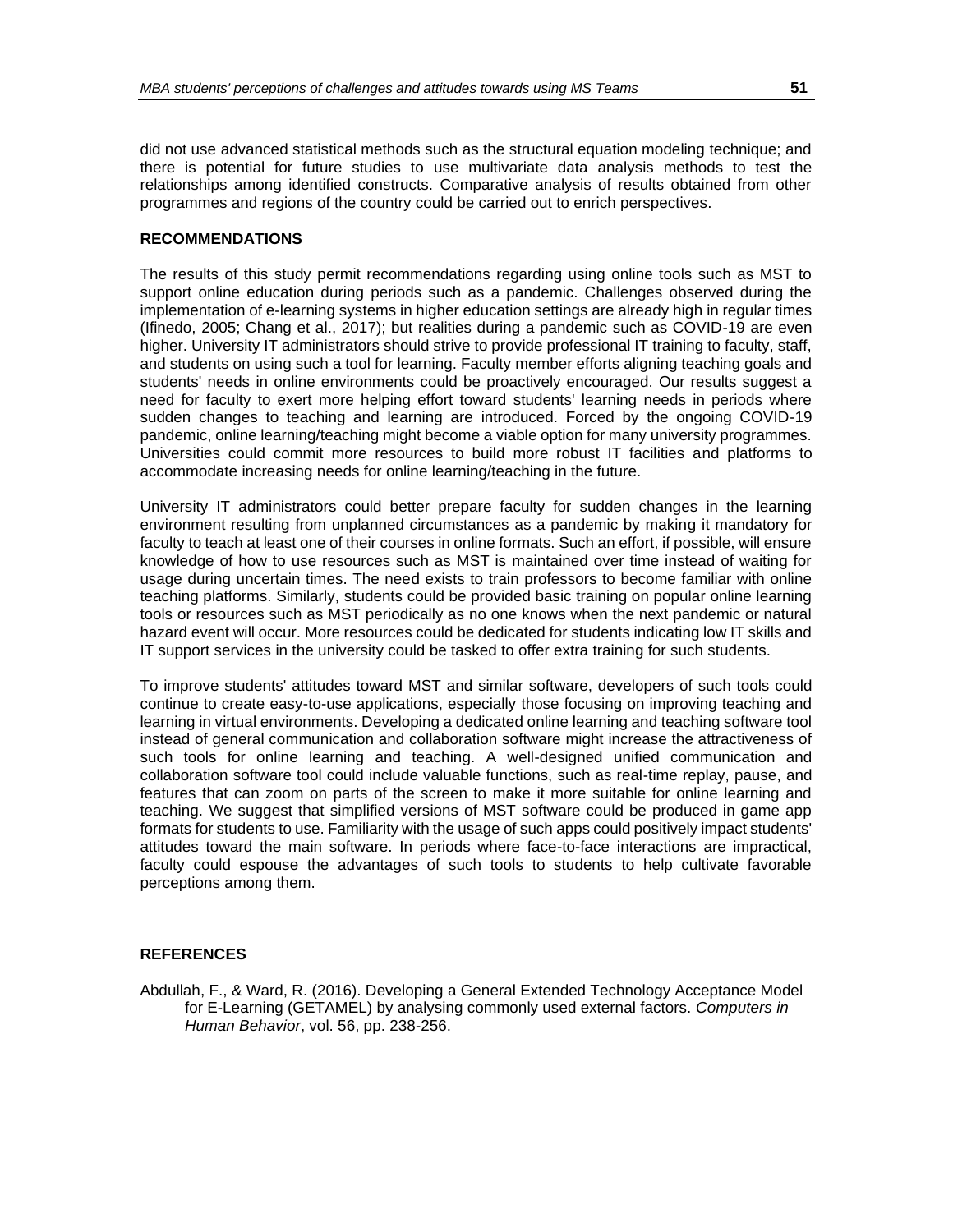- Adnan, M., & Anwar, K. (2020). Online learning amid the COVID-19 pandemic: Students' perspectives. *Journal of Pedagogical Sociology and Psychology*, vol. 2, no. 1. [https://doi.org/10.33902/JPSP. 2020261309](https://doi.org/10.33902/JPSP.%202020261309)
- Al-araibi, A. A. M., Naz'ri bin Mahrin, M., & Yusoff, R. C. M. (2019). Technological aspect factors of E-learning readiness in higher education institutions: Delphi technique. *Education and Information Technologies*, vol. *24*, no. 1, pp*.* 567-590.
- Almaiah, M. A., & Alyoussef, I. Y. (2019). Analysis of the effect of course design, course content support, course assessment and instructor characteristics on the actual use of E-learning system. *Ieee Access*, vol. *7*, pp. 171907-171922.
- Almaiah, M.A., Al-Khasawneh, A. & Althunibat, A. (2020). Exploring the critical challenges and factors influencing the E-learning system usage during COVID-19 pandemic. *Educ Inf Technol*.<https://doi.org/10.1007/s10639-020-10219-y>
- Ayebi-Arthur, K. (2017). E-learning, resilience and change in higher education: Helping a university cope after a natural disaster. *E-Learning and Digital Media*, vol. 14, no. 5., pp. 259-274.
- Bao, W. (2020). COVID-19 and online teaching in higher education: A case study of Peking University. *Hum Behav Emerg Technol*, vol. 2, no. 2, pp. 113-115. doi:10.1002/hbe2.191
- Brammer, S., & Clark, T. (2020). COVID‐19 and Management Education: Reflections on Challenges, Opportunities, and Potential Futures. *British Journal of Management*, vol. 32, no. 3, p. 453.
- Britt R. (2006). Online education: a survey of faculty and students. *Radiologic technology*, vol. 77, no. 3, pp.183–190.
- Brock University Report (2020-2021). Headcount Enrolment Report Academic Year 2020-21 Institutional Analysis & Planning. [https://brocku.ca/institutional-analysis/wp](https://brocku.ca/institutional-analysis/wp-content/uploads/sites/90/Headcount-Report-2020-2021.pdf)[content/uploads/sites/90/Headcount-Report-2020-2021.pdf,](https://brocku.ca/institutional-analysis/wp-content/uploads/sites/90/Headcount-Report-2020-2021.pdf) accessed Dec 12, 2021.
- Chang, C.-T., Hajiyev, J., & Su, C.-R. (2017). Examining the students' behavioral intention to use e-learning in Azerbaijan? The General Extended Technology Acceptance Model for Elearning approach. *Computers & Education*, vol.111, pp. 128-143. doi:10.1016/j.compedu.2017.04.010
- Chen, T., Peng, L., Yin, X., Rong, J., Yang, J., & Cong, G. (2020). Analysis of User Satisfaction with Online Education Platforms in China during the COVID-19 Pandemic. *Healthcare*, vol. 8, no. 3, p. 200. MDPI AG. Retrieved from<http://dx.doi.org/10.3390/healthcare8030200>
- Demuyakor, J. (2020). Coronavirus (COVID-19) and online learning in higher institutions of education: A survey of the perceptions of Ghanaian international students in China. *Online Journal of Communication and Media Technologies*, vol. 10, no. 3, p. e202018.
- Dhawan, S. (2020). Online Learning: A Panacea in the Time of COVID-19 Crisis. *Journal of Educational Technology Systems*, vol. 49, no. 1, pp. 5–22. https://doi.org/10.1177/0047239520934018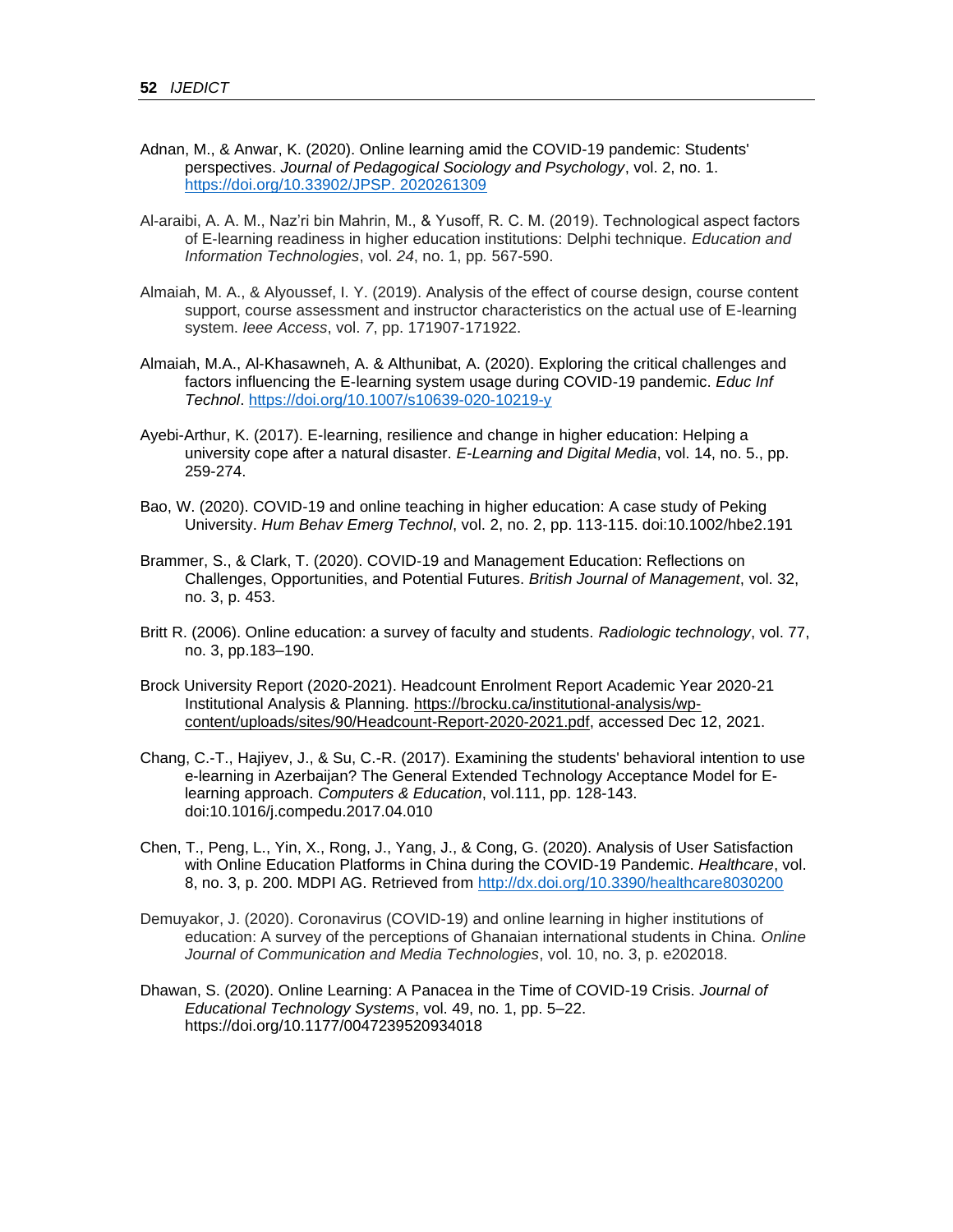- Doreleyers, A., & Knighton, T. (2020, May 14). COVID-19 Pandemic: Academic impacts on postsecondary students in Canada. Retrieved from Statistics Canada: <https://www150.statcan.gc.ca/n1/pub/45-28-0001/2020001/article/00015-eng.htm>
- Freeze, R. D., Alshare, K. A., Lane, P. L., & Wen, H. J. (2010). IS Success Model in E-Learning Context Based on Students' Perceptions. *Journal of Information Systems Education*, vol. 21, no. 2, pp. 173-184.
- Hair, J. F., Ringle, C. M., & Sarstedt, M. (2011). PLS-SEM: Indeed a silver bullet. *Journal of Marketing theory and Practice*, vol. 19, no. 2, pp. 139-152.
- Iacobucci, D., & Churchill, G. A., Jr. (2010). *Marketing research methodological foundations* (10th ed.). Mason, OH: South-Western Cengage Learning.
- Ifinedo, P. (2005). Uncertainties and risks in the implementation of e-learning information systems project in a higher learning environment: viewpoints from Estonia. *Journal of Information and Knowledge Management*, vol. 4, no. 1, pp. 37-46.
- Ifinedo, P. (2018). Determinants of students' continuance intention to use blogs to learn: An empirical investigation. *Behaviour & Information Technology*, vol. 37, no. 4, pp. 381-392.
- Ifinedo, P., & Usoro, A. (2016). Students' intentions to continue using blogs to learn: A sociocognitive-perspective. *Computing and Information Systems Journal*, vol. 20, no. 3, pp. 1-11.
- Krishnamurthy, S. (2020). The future of business education: A commentary in the shadow of the COVID-19 pandemic. *J Bus Res*, vol. 117, pp. 1-5. doi:10.1016/j.jbusres.2020.05.034
- Kwak, N., & Radler, B. (2002). A comparison between mail and web surveys: response pattern, respondent profile, and Data quality. *Journal of Official Statistics*, vol. 18, no. 2, pp. 257- 273.
- McBrien, J. L., Cheng, R., & Jones, P. (2009). Virtual spaces: Employing a synchronous online classroom to facilitate student engagement in online learning. *International review of research in open and distributed learning*, vol. 10, no. 3.
- Moawad, R. A. (2020). Online Learning during the COVID- 19 Pandemic and Academic Stress in University Students. *Revista Romaneasca Pentru Educatie Multidimensionala*, vol. 12, no. 1Sup2, pp.100-107.<https://doi.org/10.18662/rrem/12.1sup2/252>
- Salloum, S.A., Al-Emran, M., Shaalan, K., & Tarhini, A. (2018). Factors affecting the E-learning acceptance: A case study from UAE. *Education and Information Technologies*, vol. 24, pp. 509-530.
- Saxon, D., Garratt, D., Gilroy, P., & Cairns, C. (2003). Collecting data in the information age: Exploring web-based survey methods in educational research. *Research in Education*, vol. 69, pp. 51-66.
- Schaefer, D. R., & Dillman, D. A. (1998). Development of a standard e-mail methodology: Results of an experiment. *Public Opinion Quarterly*, vol. 62, no. 3, pp. 378-397. https://doi.org/10.1086/297851